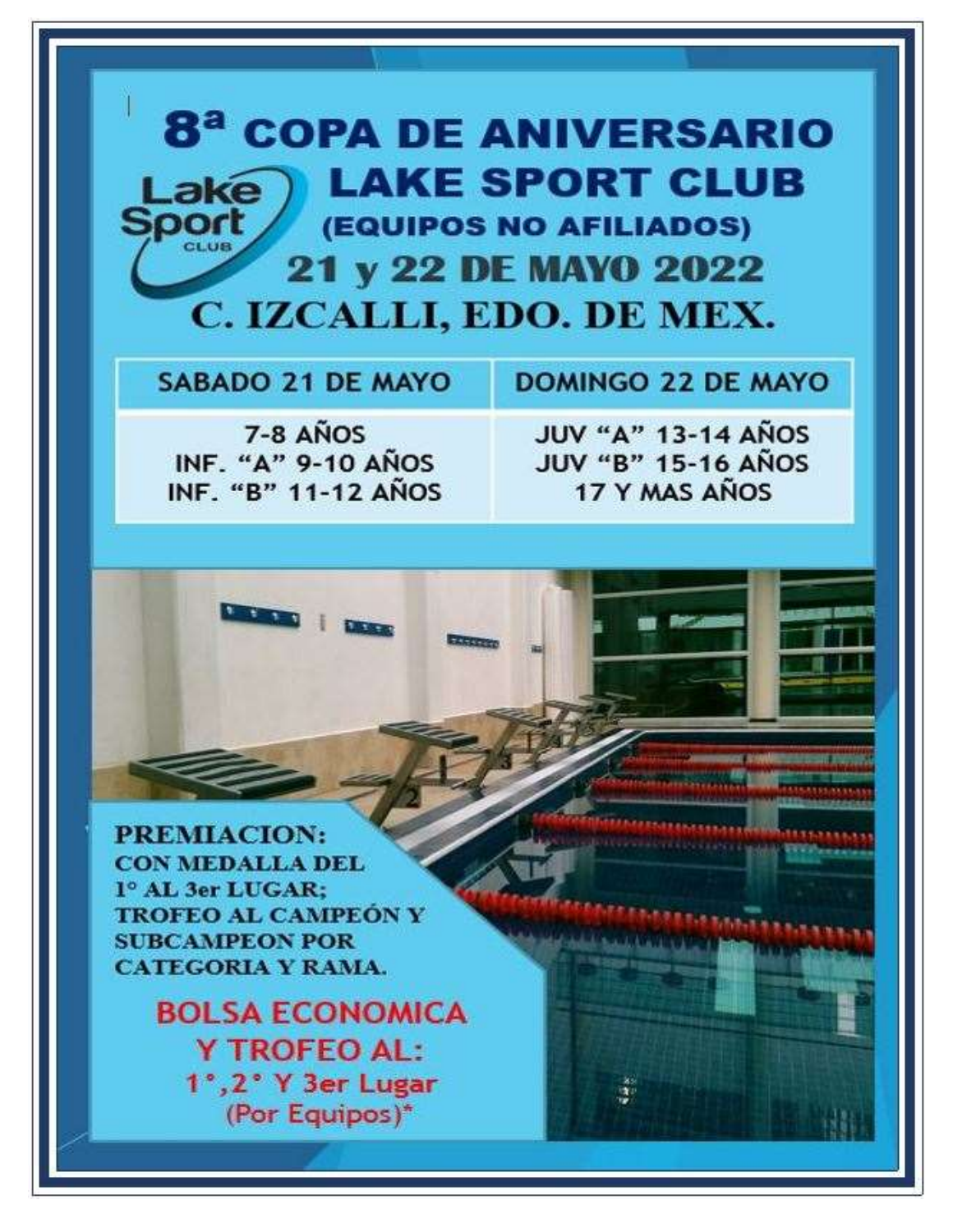

# **CONVOCATORIA**

**EL CENTRO DEPORTIVO LAKE SPORT CLUB UBICADO EN CUAUTITLAN IZCALLI, EDO. DE MEX. INVITA A TODAS LAS ESCUELAS DE NATACION, CLUBES DEPORTIVOS PARTICULARES Y DE GOBIERNO, Y A TODOS LOS NADADORES QUE DESEEN PARTICIPAR EN LA COMPETENCIA DE NATACION:** 

#### **¨ 8ª COPA DE ANIVERSARIO LAKE SPORT CLUB ¨**

#### **A CELEBRARSE BAJO LAS SIGUIENTES:**

### **B A S E S**

**LUGAR Y FECHA SE LLEVARA ACABO EL DIA SABADO 21 Y DOMINGO 22 DE MAYO DEL 2022, DENTRO DE LAS INSTALACIONES DEL CENTRO DEPORTIVO LAKE SPORT CLUB; UBICADO EN AV. CISNES, MZ. 11, LOT. 6, COL. LAGO DE GUADALUPE CUAUTITLAN IZCALLI; EDO. DE MEX. (SE ANEXA CROQUIS DE UBICACIÓN).**

**ALBERCA ALBERCA SEMIOLIMPICA CURSO CORTO (25 METROS), 6 CARRILES ANTI-TURBULENCIA, BANCOS PROFESIONALES DE SALIDA, TEMPERATURA 28ºC.** 

**NIVEL** *EQUIPOS NO AFILIADOS.*

**CATEGORIAS LA CATEGORIA SERA A LA EDAD CUMPLIDA AL DIA DE LA COMPETENCIA 18 DE MAYO, RAMA FEMENIL Y VARONIL.**

| <b>SABADO 21 DE MAYO</b>   | <b>DOMINGO 22 DE MAYO</b>                   |
|----------------------------|---------------------------------------------|
| <b>7-8 AÑOS</b>            | <b>JUV. "A" 13-14 AÑOS</b>                  |
| <b>INF. "A" 9-10 AÑOS</b>  | <b>JUV. "B" 15-17 AÑOS</b>                  |
| <b>INF. "B" 11-12 AÑOS</b> | 17 Y MAS AÑOS                               |
|                            | <b>NOTA: EN EL ORDEN DE EVENTOS APARECE</b> |
|                            | <b>COMO 13 Y MAYORES PERO PARA FINES DE</b> |
|                            | <b>RESULTADOS Y PREMIACION SE SEPARARAN</b> |
|                            | <b>POR CATEGORIAS.</b>                      |

**PROTOCOLO SANITARIO: SE APLICARA EL PROTOCOLO SANITARIO DE TOMA DE TEMPERATURA, APLICACION DE GEL ANTIBACTETIAL, USO OBLIGATORIO DE CUBREBOCAS Y SANA DISTANCIA DENTRO DE LAS INSTALACIONES.**

**INSCRIPCIONES QUEDAN ABIERTAS A PARTIR DE LA PUBLICACION DE LA PRESENTE CONVOCATORIA, RECIBIENDOSE VIA CORREO ELECTRONICO CON SU RESPECTIVA FICHA DE DEPOSITO DE PAGO DE LOS NADADORES INSCRITOS; EN EL BANCO BBVA BANCOMER A NOMBRE DE LAKE SPORT CLUB S.A. DE C.V. AL No. DE CUENTA 0196081371 O POR TRANSFERENCIA BANCARIA A LA CLABE 012180001960813710; FAVOR DE ENVIAR LA INFORMACION AL E-MAIL: natacion\_mala@hotmail.com; CERRANDOSE DEFINITIVAMENTE EL DIA MARTES 17 DE MAYO DEL 2022, CUPO LIMITADO 300 NADADORES; MAYORES INFORMES AL CEL. 55-4327-4994.**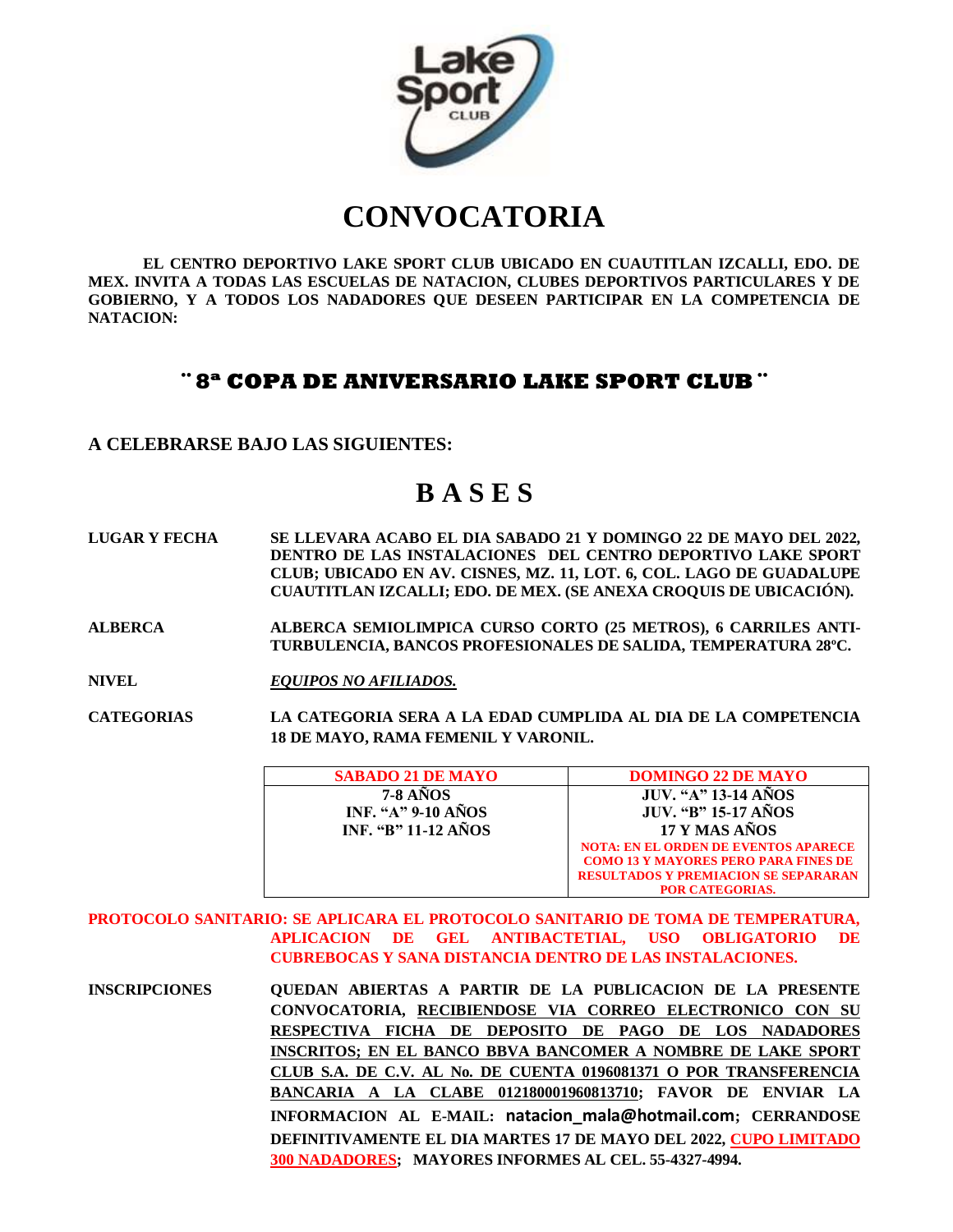**COSTO EL COSTO SERA DE \$ 380.00 POR PAQUETE (INCLUYE RELEVOS) O \$ 90.00 POR PRUEBA.**

**COMPETENCIA FINAL CONTRA RELOJ, PROGRAMA MEET-MANAGER FOR WINDOWS.** 

- **PREMIACION SE PREMIARA CON MEDALLA ALUSIVA DEL EVENTO, DEL 1° AL 3er LUGAR; RELEVOS DEL 1º AL 3er LUGAR CON MEDALLA, SOLO PUNTEARA EL MEJOR RELEVO DE CADA EQUIPO; TROFEO DEL EVENTO DEL 1°, 2° Y 3er LUGAR POR EQUIPOS; TROFEO DE CAMPEON Y SUB CAMPEON POR CADA CATEGORIA Y RAMA; Y DIPLOMA DE PARTICIPACION A TODOS LOS EQUIPOS PARTICIPANTES.**
- **PUNTUACION 1º 2º 3º 4º 5º 6º 7º 8º LUGAR 9 8 6 5 4 3 2 1 PUNTOS (RELEVOS PUNTEAN DOBLE).**
- **AFLOJE SABADO 21 Y DOMINGO 22 DE MAYO, 07:00 HRS.**

**SISTEMA DE** 

**COMPETENCIA SABADO 21 Y DOMINGO 22 DE MAYO, 08:00 HRS.**

**JUECES SERAN DESIGNADOS POR EL COMITE ORGANIZADOR.**

- **TRANSITORIOS LOS PUNTOS QUE SURJAN NO PREVISTOS EN LA PRESENTE CONVOCATORIA, SERAN RESUELTOS POR EL COMITE ORGANIZADOR.**
- **JUNTA PREVIA SE REALIZARA 30 MINUTOS ANTES DEL INICIO DE LA COMPETENCIA EN LA OFICINA DE LA MESA DE LA COORDINACION (MESA DE CONTROL).**
- **IMPORTANTE SE HACE DEL CONOCIMIENTO DE TODOS LOS PARTICIPANTES, QUE EL COMITE ORGANIZADOR Y EL CENTRO DEPORTIVO LAKE SPORT CLUB; NO SE HACEN RESPONSABLES DE CUALQUIER PROBLEMA FISICO O MENTAL QUE PUDIERA SURGIR, A LOS PARTICIPANTES DE ESTE EVENTO, Y QUE DESLINDA AL COMITÉ ORGANIZADOR Y AL CENTRO DEPORTIVO LAKE SPORT CLUB DE CUALQUIER RESPONSABILIDAD DEL ESTADO DE SALUD EN QUE SE ENCUENTREN LOS PARTICIPANTES DEL EVENTO, "8ª COPA DE ANIVERSARIO LAKE SPORT CLUB".**

#### **A T E N T A M E N T E**

 **LAKE SPORT CLUB S. A. DE C. V. LAKE SPORT CLUB S. A. DE C. V. COORDINADOR TECNICO DEL EVENTO**

 **PROF. MALAQUIAS PEREA SUAREZ PROFA. ALEJANDRA AGUILAR VAZQUEZ COORDINADOR DEL AREA ACUATICA DEL CENTRO DEPORTIVO LAKE SPORT CLUB S. A. DE C. V.**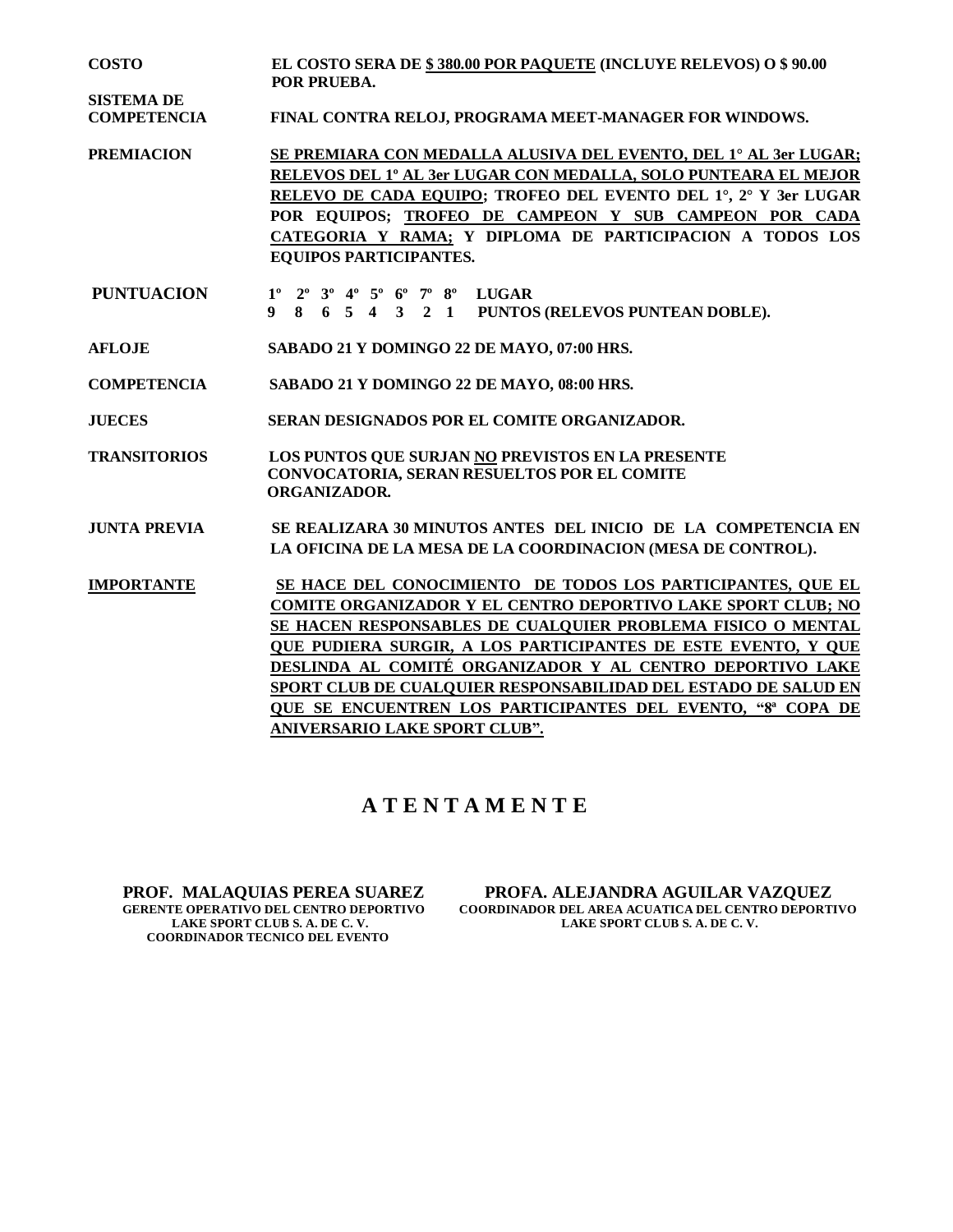# **ESTIMULO PARA PROFESORES**

**SE OBSEQUIARA BOLSA ECONOMICA A LOS ENTRENADORES DE LOS EQUIPOS CAMPEONES \$1,500.00 AL 1er LUGAR, \$1,000.00 AL 2º LUGAR, Y \$500.00 AL 3er LUGAR \*(ESTA BOLSA APLICA CON 250 INSCRIPCIONES); AQUELLOS PROFESORES QUE INSCRIBAN MAS DE 15 ALUMNOS (PAQUETES COMPLETOS) AL DIA MARTES 17 DE MAYO ADICIONALMENTE SE LES DARA EL 10% DEL TOTAL DE SUS INSCRIPCIONES AL CIERRE DEL EVENTO.**

*PARTICIPA NO FALTES*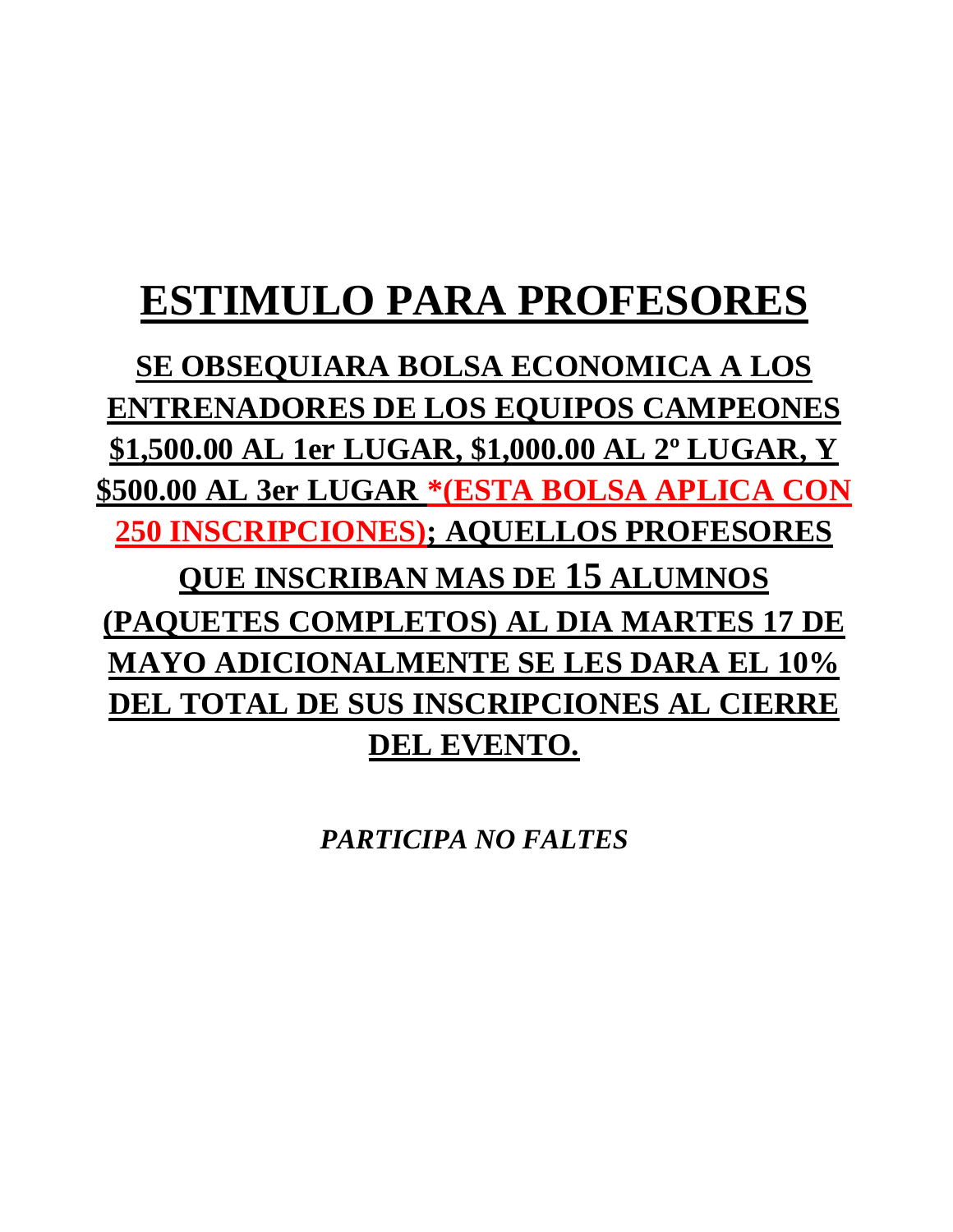#### **P R U E B A S**

#### **SABADO 21 DE MAYO (AFLOJE 07:00 HRS.)**

| <b>RAMA</b>    | <b>PRUEBAS</b>                   | <b>RAMA</b>             |
|----------------|----------------------------------|-------------------------|
| <b>FEMENIL</b> |                                  | <b>VARONIL</b>          |
| 1              | <b>50 LIBRES "7-8 AÑOS"</b>      | $\boldsymbol{2}$        |
| 3              | 100 LIBRES INF. "A"              | $\overline{\mathbf{4}}$ |
| 5              | 100 LIBRES INF. "B"              | 6                       |
| $\overline{7}$ | 25 PECHO "7-8 AÑOS"              | 8                       |
| $\overline{9}$ | 50 PECHO INF. "A"                | 10                      |
| 11             | 50 PECHO INF. "B"                | 12                      |
| 13             | 25 DORSO "7-8 AÑOS"              | 14                      |
| 15             | 50 DORSO INF. "A"                | 16                      |
| 17             | 50 DORSO INF. "B"                | 18                      |
| 19             | 25 MARIPOSA "7-8 AÑOS"           | 20                      |
| 21             | 50 MARIPOSA INF. "A"             | 22                      |
| 23             | 50 MARIPOSA INF. "B"             | 24                      |
| 25             | 25 LIBRES "7-8 AÑOS"             | 26                      |
| 27             | 50 LIBRES INF. "A"               | 28                      |
| 29             | 50 LIBRES INF. "B"               | 30                      |
| 31             | 100 C.I. "7-8 AÑOS"              | 32                      |
| 33             | 100 C.I. INF. "A"                | 34                      |
| 35             | 100 C.I. INF. "B"                | 36                      |
| 37             | 4X25 REL. LIBRE MIXTO "7-8 AÑOS" |                         |
| 39             | 4X50 REL. LIBRE MIXTO INF. "A"   |                         |
| 41             | 4X50 REL. LIBRE MIXTO INF. "B"   |                         |

#### **DOMINGO 22 DE MAYO (AFLOJE 07:00 HRS.)**

| <b>RAMA</b>                                                        | <b>PRUEBAS</b>                                                     | <b>RAMA</b>    |  |  |  |  |  |
|--------------------------------------------------------------------|--------------------------------------------------------------------|----------------|--|--|--|--|--|
| <b>FEMENIL</b>                                                     |                                                                    | <b>VARONIL</b> |  |  |  |  |  |
| 43                                                                 | 100 LBRS. 13 Y MAYORES                                             | 44             |  |  |  |  |  |
| 45                                                                 | 50 PECHO 13 Y MAYORES                                              | 46             |  |  |  |  |  |
| 47                                                                 | 50 DORSO 13 Y MAYORES                                              | 48             |  |  |  |  |  |
| 49                                                                 | 50 MARIPOSA 13 Y MAYORES                                           | 50             |  |  |  |  |  |
| 51                                                                 | <b>50 LIBRES 13 Y MAYORES</b>                                      | 52             |  |  |  |  |  |
| 53                                                                 | <b>200 C. I. 13 Y MAYORES</b>                                      | 54             |  |  |  |  |  |
| 55                                                                 | 4X50 REL. LIBRE MIXTO JUV. "A"                                     |                |  |  |  |  |  |
| 57                                                                 | 4X50 REL. LIBRE MIXTO JUV. "B"                                     |                |  |  |  |  |  |
| 59                                                                 | 4X50 REL. LIBRE MIXTO 17 AÑOS Y MAYORES.                           |                |  |  |  |  |  |
| <b>NOTA: EN EL ORDEN DE EVENTOS APARECE COMO 13 Y MAYORES PERO</b> |                                                                    |                |  |  |  |  |  |
| <b>PARA FINES DE RESULTADOS Y PREMIECION SE SEPARARAN POR</b>      |                                                                    |                |  |  |  |  |  |
|                                                                    | <b>CATEGORIAS. (SE LES RECUERDA QUE SON 6 PRUEBAS POR PAQUETE)</b> |                |  |  |  |  |  |

**FAVOR DE LLENAR LA CEDULA DE ALTAS CON LETRA LEGIBLE Y DATOS COMPLETOS (TEL. CELULAR, E-MAIL PARA CONTACTAR EN CASO DE RECTIFICACIÓN DE DATOS DE LA CEDULA), ESCANEAR Y MANDARLAS A EL CORREO DEL APARTADO DE INSCRIPCIONES Y SOLICITAR CONFIRMACION O LLAMAR.**

**TAMBIEN LO PUEDES DESCARGAR EN ARCHIVO TEAM-MANAGER. EN ESTE LINK:**

**<https://www.dropbox.com/sh/o1d8e3kstmrruuq/AABxiPFRYUHaq8PgVbzbq8TTa?dl=0>**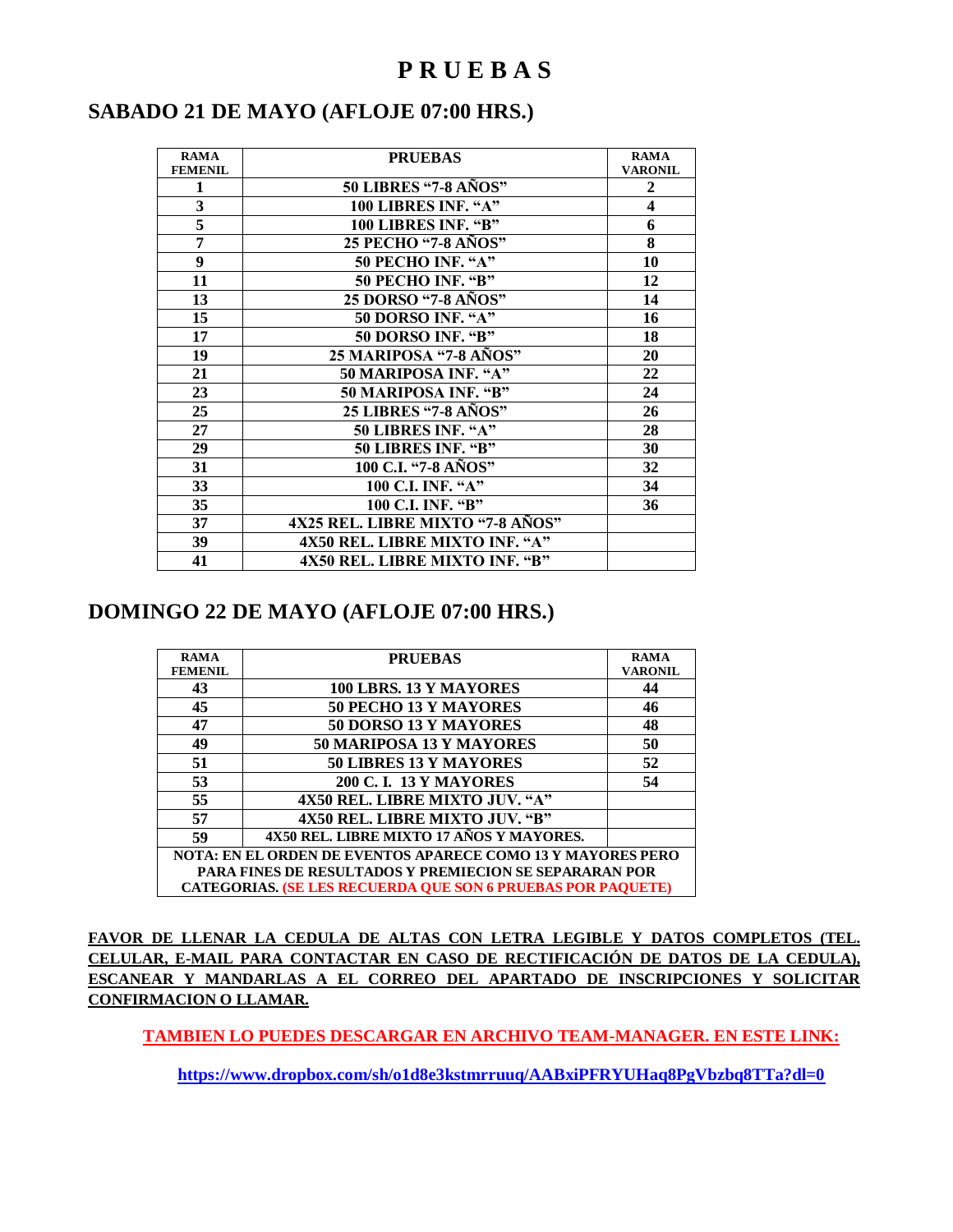| EQUIPO.                             |                    | LL.LJU. |  |
|-------------------------------------|--------------------|---------|--|
| l COMPETENCIA:                      | <b>ENTRENADOR:</b> |         |  |
| SIGLAS DE REGISTRO DEL EQUIPO (5-6) | E-MAIL:            | CEL.    |  |

| NOMBRE: |               |    |               |  |  |  |  |  |  |  |
|---------|---------------|----|---------------|--|--|--|--|--|--|--|
|         | FECHA DE NAC. |    |               |  |  |  |  |  |  |  |
| EDAD:   |               |    |               |  |  |  |  |  |  |  |
| EV      | <b>TIEMPO</b> | EV | <b>TIEMPO</b> |  |  |  |  |  |  |  |
|         |               |    |               |  |  |  |  |  |  |  |
|         |               |    |               |  |  |  |  |  |  |  |
|         |               |    |               |  |  |  |  |  |  |  |
|         |               |    |               |  |  |  |  |  |  |  |
|         |               |    |               |  |  |  |  |  |  |  |
|         |               |    |               |  |  |  |  |  |  |  |
|         |               |    |               |  |  |  |  |  |  |  |

|       | NOMBRE:       |    |               |       | NOMBRE:       |    |               |       | NOMBRE:       |    |               |  |  |
|-------|---------------|----|---------------|-------|---------------|----|---------------|-------|---------------|----|---------------|--|--|
|       | FECHA DE NAC. |    |               |       | FECHA DE NAC. |    |               |       | FECHA DE NAC. |    |               |  |  |
| EDAD: |               |    |               | EDAD: |               |    |               | EDAD: |               |    |               |  |  |
| EV    | <b>TIEMPO</b> | EV | <b>TIEMPO</b> | EV    | <b>TIEMPO</b> | EV | <b>TIEMPO</b> | EV    | <b>TIEMPO</b> | EV | <b>TIEMPO</b> |  |  |
|       |               |    |               |       |               |    |               |       |               |    |               |  |  |
|       |               |    |               |       |               |    |               |       |               |    |               |  |  |
|       |               |    |               |       |               |    |               |       |               |    |               |  |  |
|       |               |    |               |       |               |    |               |       |               |    |               |  |  |
|       |               |    |               |       |               |    |               |       |               |    |               |  |  |
|       |               |    |               |       |               |    |               |       |               |    |               |  |  |
|       |               |    |               |       |               |    |               |       |               |    |               |  |  |
|       |               |    |               |       |               |    |               |       |               |    |               |  |  |

| NOMBRE:       |               |    |               |  |  |  |  |  |  |
|---------------|---------------|----|---------------|--|--|--|--|--|--|
| FECHA DE NAC. |               |    |               |  |  |  |  |  |  |
| EDAD:         |               |    |               |  |  |  |  |  |  |
| EV            | <b>TIEMPO</b> | EV | <b>TIEMPO</b> |  |  |  |  |  |  |
|               |               |    |               |  |  |  |  |  |  |
|               |               |    |               |  |  |  |  |  |  |
|               |               |    |               |  |  |  |  |  |  |
|               |               |    |               |  |  |  |  |  |  |
|               |               |    |               |  |  |  |  |  |  |
|               |               |    |               |  |  |  |  |  |  |
|               |               |    |               |  |  |  |  |  |  |

| NOMBRE:<br>NOMBRE:                                              |
|-----------------------------------------------------------------|
| FECHA DE NAC.<br><b>FECHA DE</b>                                |
| EDAD:<br>EDAD:                                                  |
| <b>TIEMPO</b><br><b>TIEMPO</b><br>EV<br><b>TIEN</b><br>EV<br>EV |
|                                                                 |
|                                                                 |
|                                                                 |
|                                                                 |
|                                                                 |
|                                                                 |
|                                                                 |
|                                                                 |

|       | NOMBRE:       |    |               |       | NOMBRE:       |    |               |       | NOMBRE:       |    |               |
|-------|---------------|----|---------------|-------|---------------|----|---------------|-------|---------------|----|---------------|
|       | FECHA DE NAC. |    |               |       | FECHA DE NAC. |    |               |       | FECHA DE NAC. |    |               |
| EDAD: |               |    |               | EDAD: |               |    |               | EDAD: |               |    |               |
| EV    | <b>TIEMPO</b> | EV | <b>TIEMPO</b> | EV    | <b>TIEMPO</b> | EV | <b>TIEMPO</b> | EV    | <b>TIEMPO</b> | EV | <b>TIEMPO</b> |
|       |               |    |               |       |               |    |               |       |               |    |               |
|       |               |    |               |       |               |    |               |       |               |    |               |
|       |               |    |               |       |               |    |               |       |               |    |               |
|       |               |    |               |       |               |    |               |       |               |    |               |
|       |               |    |               |       |               |    |               |       |               |    |               |
|       |               |    |               |       |               |    |               |       |               |    |               |
|       |               |    |               |       |               |    |               |       |               |    |               |
|       |               |    |               |       |               |    |               |       |               |    |               |

| NOMBRE:       |                        |               |  |  |  |  |  |  |  |
|---------------|------------------------|---------------|--|--|--|--|--|--|--|
|               |                        |               |  |  |  |  |  |  |  |
|               |                        |               |  |  |  |  |  |  |  |
| <b>TIEMPO</b> | EV                     | <b>TIEMPO</b> |  |  |  |  |  |  |  |
|               |                        |               |  |  |  |  |  |  |  |
|               |                        |               |  |  |  |  |  |  |  |
|               |                        |               |  |  |  |  |  |  |  |
|               |                        |               |  |  |  |  |  |  |  |
|               |                        |               |  |  |  |  |  |  |  |
|               |                        |               |  |  |  |  |  |  |  |
|               |                        |               |  |  |  |  |  |  |  |
|               | FECHA DE NAC.<br>EDAD: |               |  |  |  |  |  |  |  |

|       | NOMBRE:       |    |               |       | NOMBRE:       |    |               |       | NOMBRE:       |    |               |
|-------|---------------|----|---------------|-------|---------------|----|---------------|-------|---------------|----|---------------|
|       | FECHA DE NAC. |    |               |       | FECHA DE NAC. |    |               |       | FECHA DE NAC. |    |               |
| EDAD: |               |    |               | EDAD: |               |    |               | EDAD: |               |    |               |
| EV    | <b>TIEMPO</b> | EV | <b>TIEMPO</b> | EV    | <b>TIEMPO</b> | EV | <b>TIEMPO</b> | EV    | <b>TIEMPO</b> | EV | <b>TIEMPO</b> |
|       |               |    |               |       |               |    |               |       |               |    |               |
|       |               |    |               |       |               |    |               |       |               |    |               |
|       |               |    |               |       |               |    |               |       |               |    |               |
|       |               |    |               |       |               |    |               |       |               |    |               |
|       |               |    |               |       |               |    |               |       |               |    |               |
|       |               |    |               |       |               |    |               |       |               |    |               |
|       |               |    |               |       |               |    |               |       |               |    |               |

| NOMBRE: |               |    |               |
|---------|---------------|----|---------------|
|         | FECHA DE NAC. |    |               |
| EDAD:   |               |    |               |
| EV      | <b>TIEMPO</b> | EV | <b>TIEMPO</b> |
|         |               |    |               |
|         |               |    |               |
|         |               |    |               |
|         |               |    |               |
|         |               |    |               |
|         |               |    |               |
|         |               |    |               |

| NOMBRE: |               |    |               |  |  |  |
|---------|---------------|----|---------------|--|--|--|
|         | FECHA DE NAC. |    |               |  |  |  |
|         | EDAD:         |    |               |  |  |  |
| EV      | <b>TIEMPO</b> | EV | <b>TIEMPO</b> |  |  |  |
|         |               |    |               |  |  |  |
|         |               |    |               |  |  |  |
|         |               |    |               |  |  |  |
|         |               |    |               |  |  |  |
|         |               |    |               |  |  |  |
|         |               |    |               |  |  |  |
|         |               |    |               |  |  |  |

| NOMBRE: |               |    |               |  |  |  |
|---------|---------------|----|---------------|--|--|--|
|         | FECHA DE NAC. |    |               |  |  |  |
| EDAD:   |               |    |               |  |  |  |
| EV      | <b>TIEMPO</b> | EV | <b>TIEMPO</b> |  |  |  |
|         |               |    |               |  |  |  |
|         |               |    |               |  |  |  |
|         |               |    |               |  |  |  |
|         |               |    |               |  |  |  |
|         |               |    |               |  |  |  |
|         |               |    |               |  |  |  |
|         |               |    |               |  |  |  |
|         |               |    |               |  |  |  |

|       | NOMBRE:       |    |               |       | NOMBRE:       |    |               |       | NOMBRE:       |    |               |
|-------|---------------|----|---------------|-------|---------------|----|---------------|-------|---------------|----|---------------|
|       | FECHA DE NAC. |    |               |       | FECHA DE NAC. |    |               |       | FECHA DE NAC. |    |               |
| EDAD: |               |    |               | EDAD: |               |    |               | EDAD: |               |    |               |
| EV    | <b>TIEMPO</b> | EV | <b>TIEMPO</b> | EV    | <b>TIEMPO</b> | EV | <b>TIEMPO</b> | EV    | <b>TIEMPO</b> | EV | <b>TIEMPO</b> |
|       |               |    |               |       |               |    |               |       |               |    |               |
|       |               |    |               |       |               |    |               |       |               |    |               |
|       |               |    |               |       |               |    |               |       |               |    |               |
|       |               |    |               |       |               |    |               |       |               |    |               |
|       |               |    |               |       |               |    |               |       |               |    |               |
|       |               |    |               |       |               |    |               |       |               |    |               |
|       |               |    |               |       |               |    |               |       |               |    |               |

| NOMBRE: |               |    |               |  |  |  |
|---------|---------------|----|---------------|--|--|--|
|         | FECHA DE NAC. |    |               |  |  |  |
| EDAD:   |               |    |               |  |  |  |
| EV      | <b>TIEMPO</b> | EV | <b>TIEMPO</b> |  |  |  |
|         |               |    |               |  |  |  |
|         |               |    |               |  |  |  |
|         |               |    |               |  |  |  |
|         |               |    |               |  |  |  |
|         |               |    |               |  |  |  |
|         |               |    |               |  |  |  |
|         |               |    |               |  |  |  |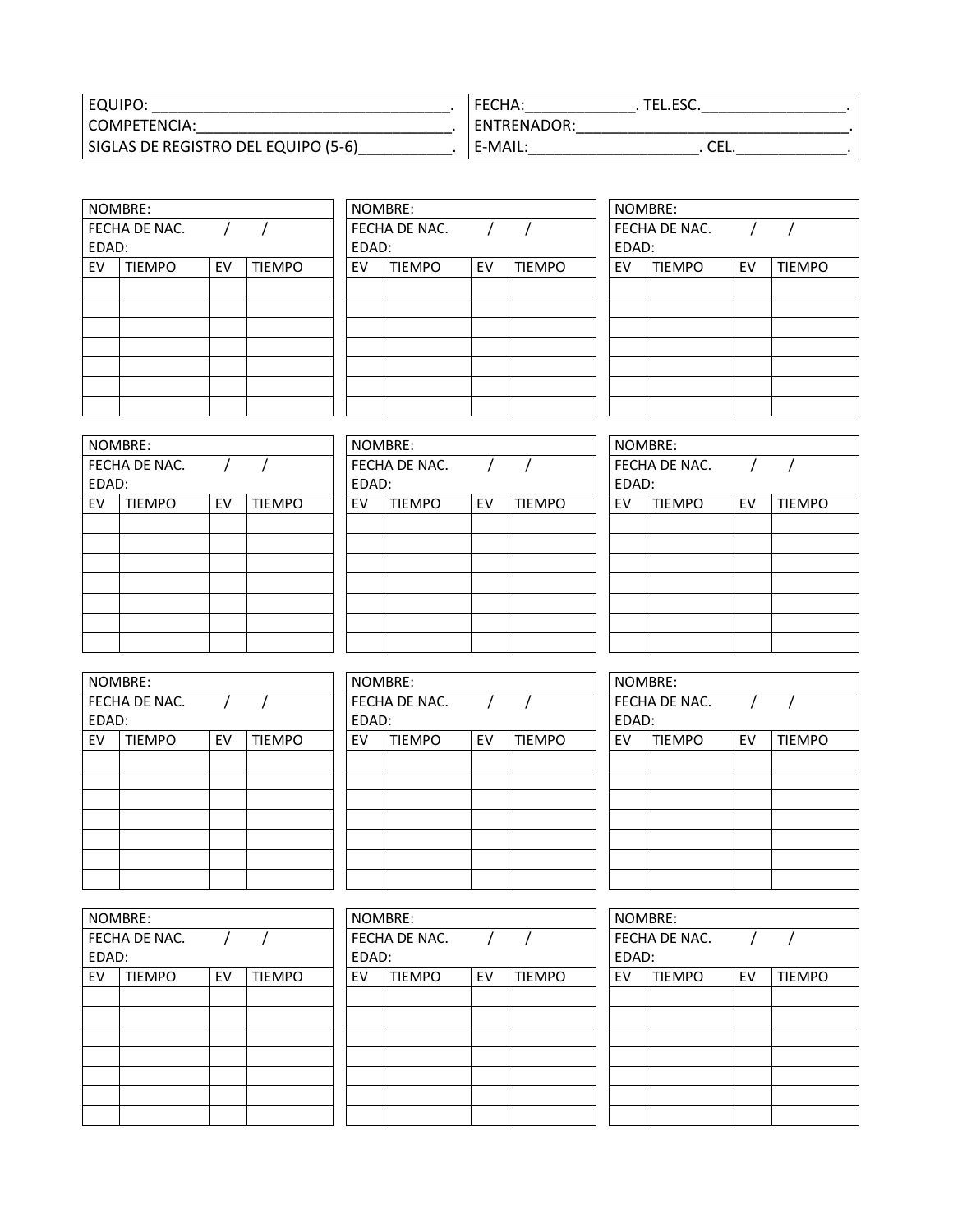





# *LOS ESPERAMOS*